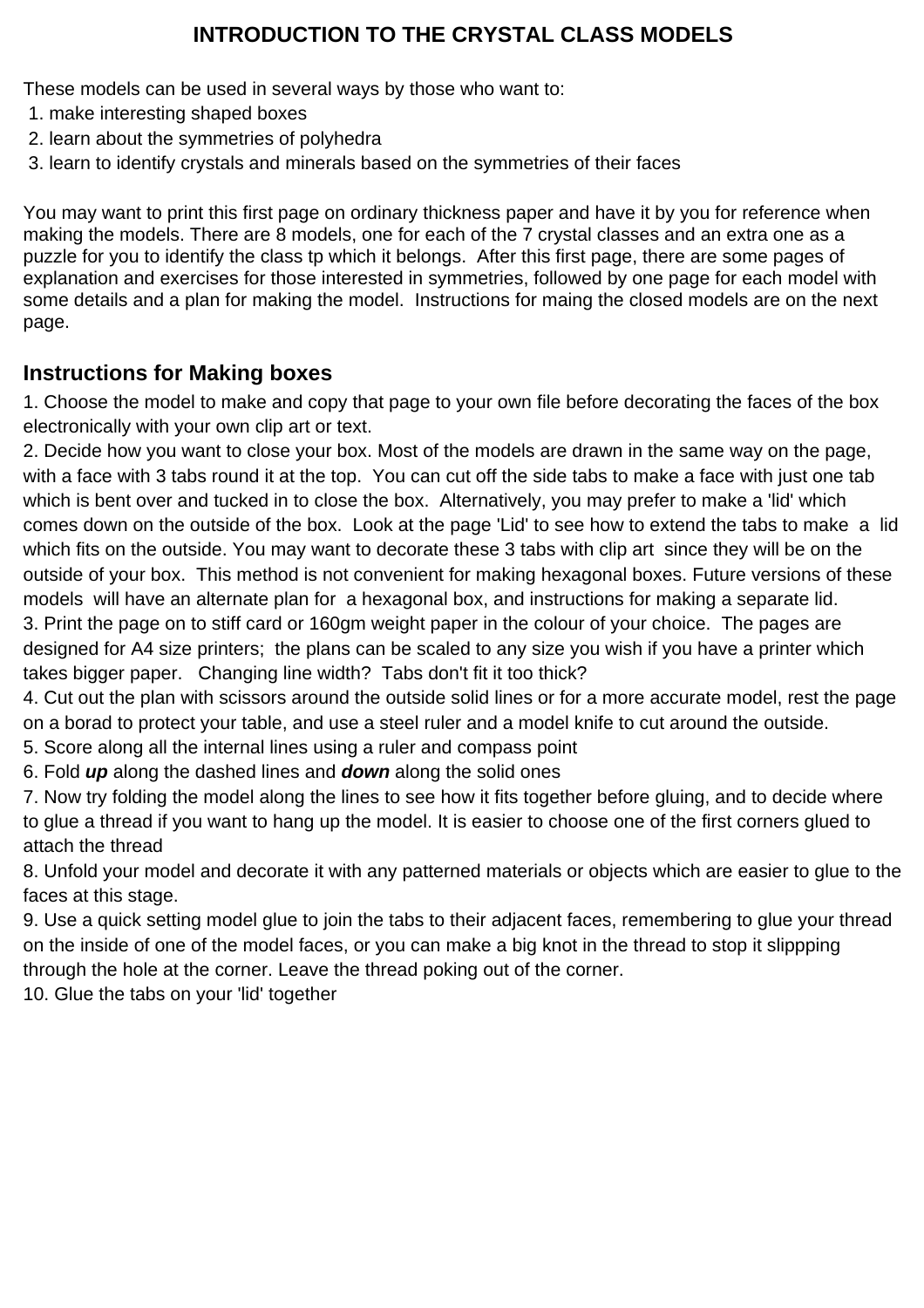### **Instructions for Making closed Models**

This is simpler than making the boxes described on the previous page, but before starting you may want to look at the next page, which is an explanation of the different classes of crystal, based on the shapes of the faces and the angles between them. You may want to print out this page and the next three for reference while making your models, and for suggested exercises for you to do with the models after they are completed. Each of the last pages has the plans for a model and a few details about it.

**1**. Print the page for your chosen model on to stiff card or 160gm weight paper in the colour of your choice. The pages are designed for A4 size printers; the plans can be scaled to any size you wish if you have a printer which takes bigger paper. Changing line width? Tabs don't fit it too thick?

4. Cut out the plan with scissors around the outside solid lines or for a more accurate model, rest the page on a borad to protect your table, and use a steel ruler and a model knife to cut around the outside.

5. Score along all the internal lines using a ruler and compass point

6. Fold **up** along the dashed lines and **down** along the solid ones

7. Now try folding the model along the lines to see how it fits together before gluing, and to decide where to glue a thread if you want to hang up the model. It is easier to choose one of the first corners glued to attach the thread

8. Unfold your model.

9. Use a quick setting model glue to join the tabs to their adjacent faces, remembering to glue your thread on the inside of one of the model faces, or you can make a big knot in the thread to stop it slippping through the hole at the corner. Leave the thread poking out of the corner.

10. Look at the details about the model printed with the plan, and make sure you can find the positions of all the axes of symmetry listed. You may want to draw the appropriate symmetry symbols in the right place on your model in pencil so that you can erase them and test yourself again later.

11. Mineralogists should name a mineral which crystallises in this class

12. Make the other models in the same way

#### **Exercises when you have made all the models**

 On the two pages following this one there are shaded 3D views of all the models shown from different view points. Use your set of models to identify the view points and answer the questions.

### **Useful Books**

1. "A guide to Understanding crystallography", Jennie R.Smith, 1991 A special publication of the Rochester Mineralogical Symposium, This book is intended for mineral collectors.

2. "Crystals and Crystal growing", Alan Holden and Phyllis Morrison, MIT Press edition 1992 ISBN 0 262-58050-0 pbk. This book is for adults; it explains many details about crystals and thier shapes 3. "Crystals " Gordon Cressey and Ian Mercer, 1999 published by the Natural History Museum, London ISBN 0 565 09145 X

4. Hammond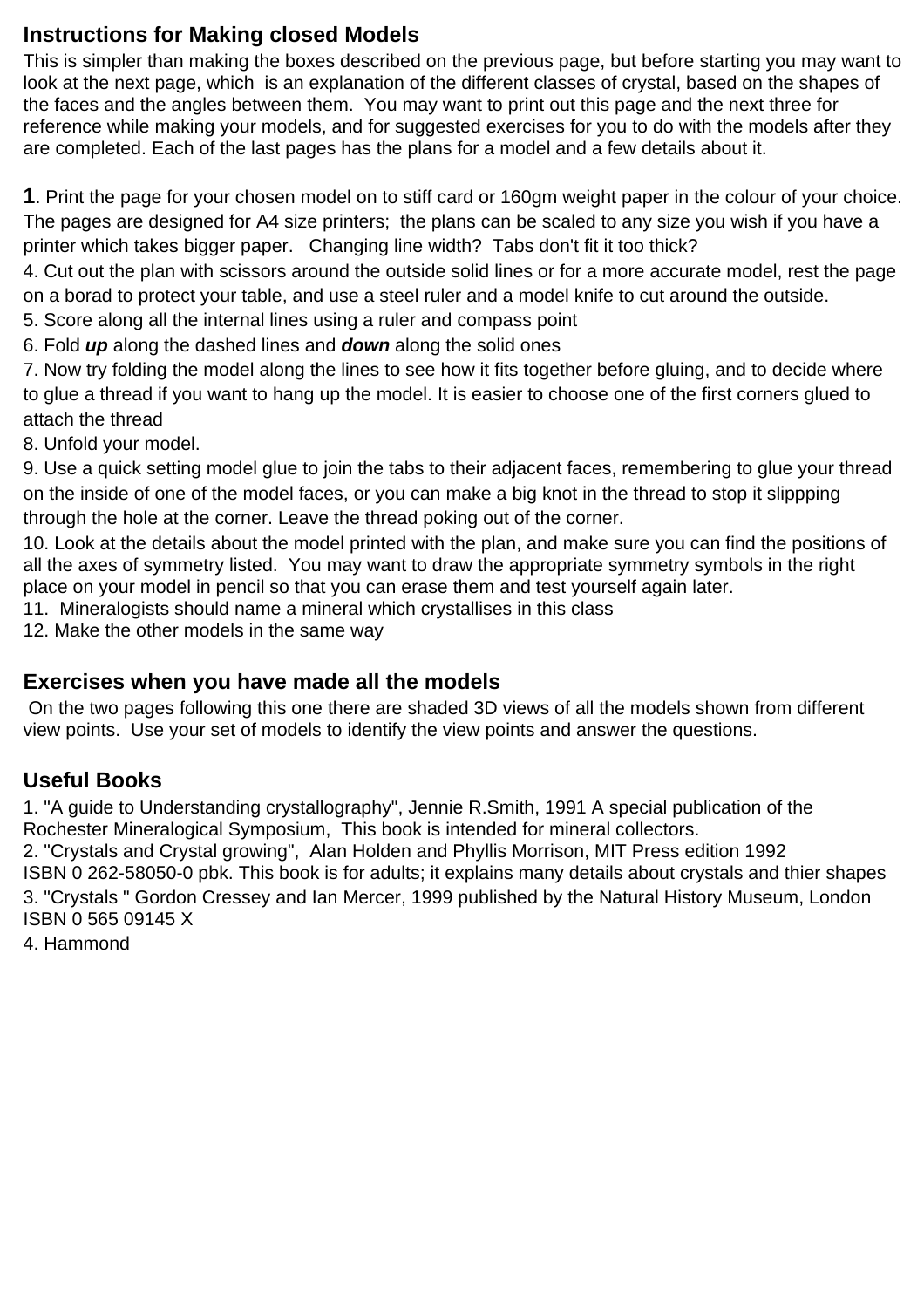## **The 7 crystal systems**

Crystals can be thought of as being made of very small building blocks; repeating the block many times will make the crystal big enough for you to see. If you make models of these blocks Crystallographers call the blocks 'unit cells'. and build your own model crystal, you will find that the blocks fit together leaving no gaps.



The unit cell has edges of lengths a, b, c as shown in the diagram. and the angles between the edges are  $\alpha$ ,  $\beta$ ,  $\gamma$ 

The particular cases when some sides are equal and some angles equal have special names as listed below.

In these models sides are made from squares, rectangles, rhombuses or hexagons.

| System           | edge (Axial) lengths and angles                                      |                          | no. symmetries |
|------------------|----------------------------------------------------------------------|--------------------------|----------------|
|                  | Cubic (isometric) $a = b = c$ $\alpha = \beta = \gamma = 90^{\circ}$ | 4                        | 3-fold         |
|                  | Tetragonal $a = b \neq c$ $\alpha = \beta = \gamma = 90^{\circ}$     | 1                        | 4-fold         |
|                  | Orthorhombic $a \ne b \ne c$ $\alpha = \beta = \gamma = 90^{\circ}$  | 3                        | 2-fold         |
| Trigonal         | $a = b = c$ $\alpha = \beta = \gamma \neq 90^{\circ}$                | 1                        | 3-fold         |
| Hexagonal        | $a = b \neq c$ $\alpha = \beta = 90^{\circ}, \gamma = 120^{\circ}$   | $\overline{1}$           | 6-fold         |
| Monoclinic       | $a \ne b \ne c$ $\alpha = \gamma = 90^{\circ}, = \beta > 90^{\circ}$ | $\overline{\phantom{0}}$ | 2-fold         |
| <b>Triclinic</b> | $a \neq b \neq c$ $\alpha \neq \beta \neq \gamma \neq 90^{\circ}$    |                          | no axes        |
|                  |                                                                      |                          |                |

Crystals are assigned to a system, based on how many rotational symmetries they have. This means that models which have different shapes, can belong to the same system, both a cube(1) and a octahedron(5) have the same symmetries and belong to the 'cubic' system.



the diagrams show different forms in which the mineral galena crystallises, starting from the cube and making bigger cuts across the corners each time, you make 2,3,4 and finally the octahedron. What rotational symmetries do 2,3,4 have? What are their polyhedral names?

For any model look for axes of rotational symmetry, first those passing through faces, then those passing through edges and lastly those through corners.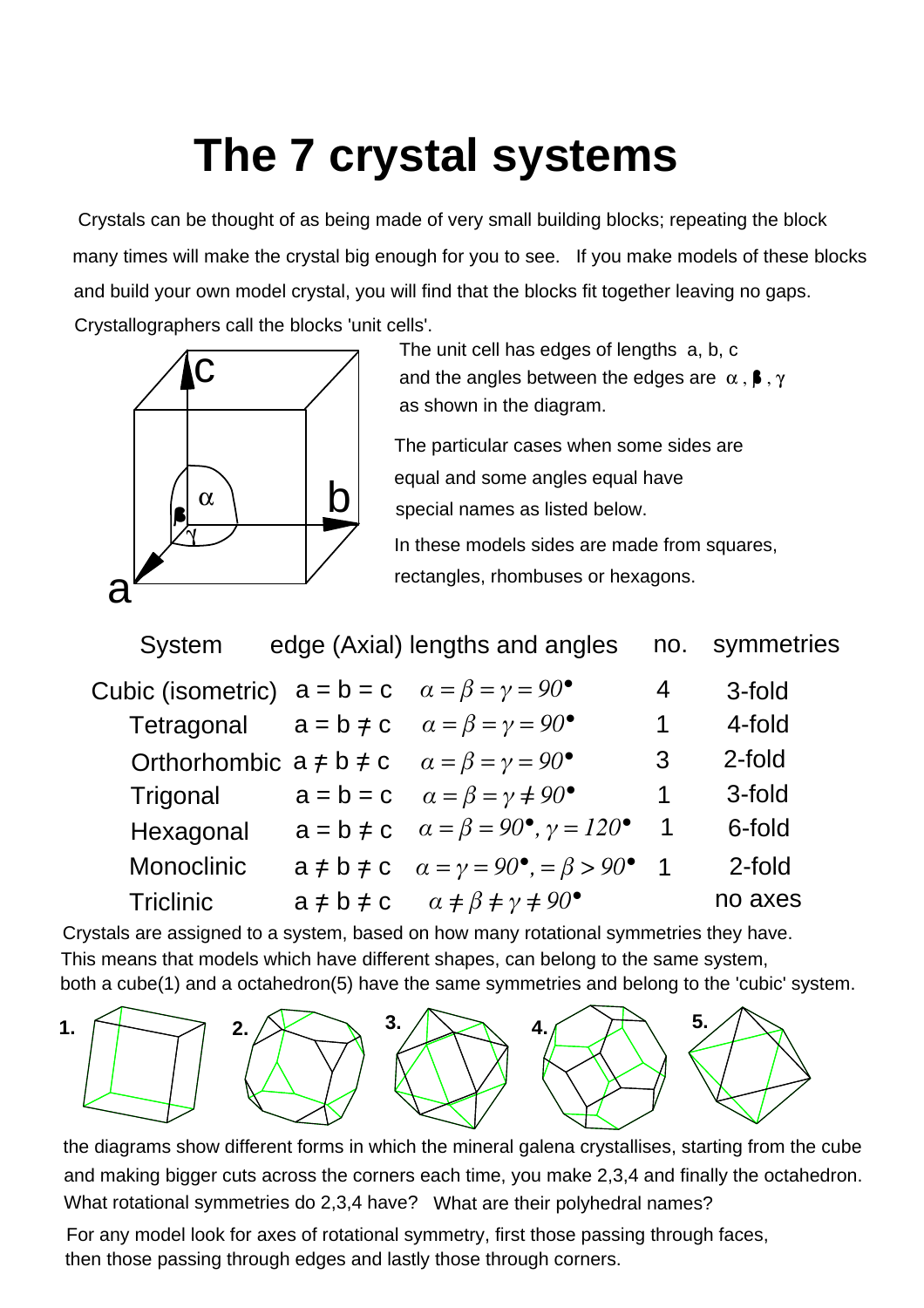# **Identify the Symmetry Axes**

The diagrams on this page and the next show views of the models from different directions. There are 4 views for each model, arranged in a row and labelled A,B,C,D Answer the following questions: for each row:

What is the name of the model?

How may rotational symmetries does it have?

What axis of rotational symmetry (if any) is shown?

Draw the relevant rotational symmetry symbol (if any) on the position of the axis.

What axis of reflection symmetry ( if any) is shown?

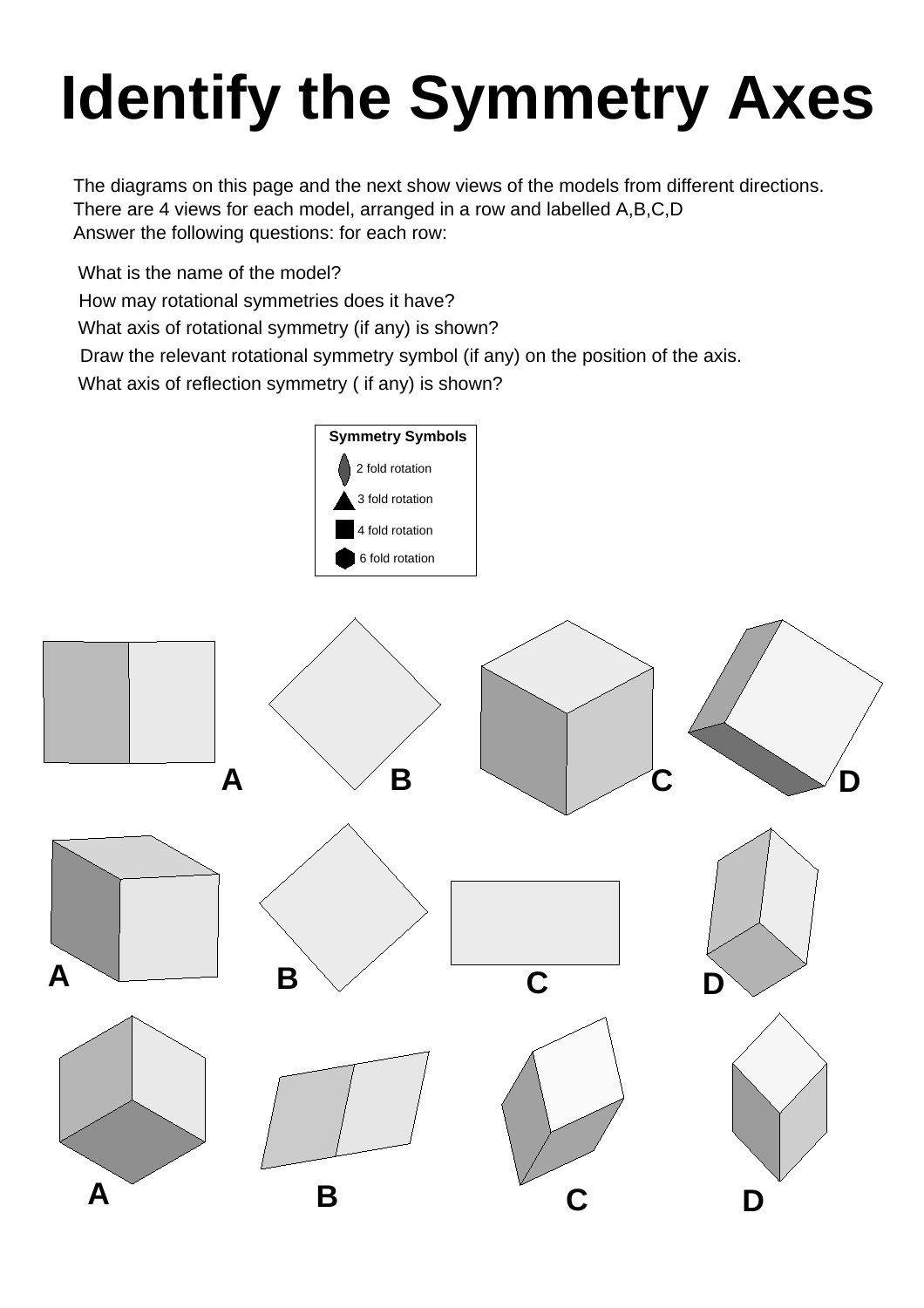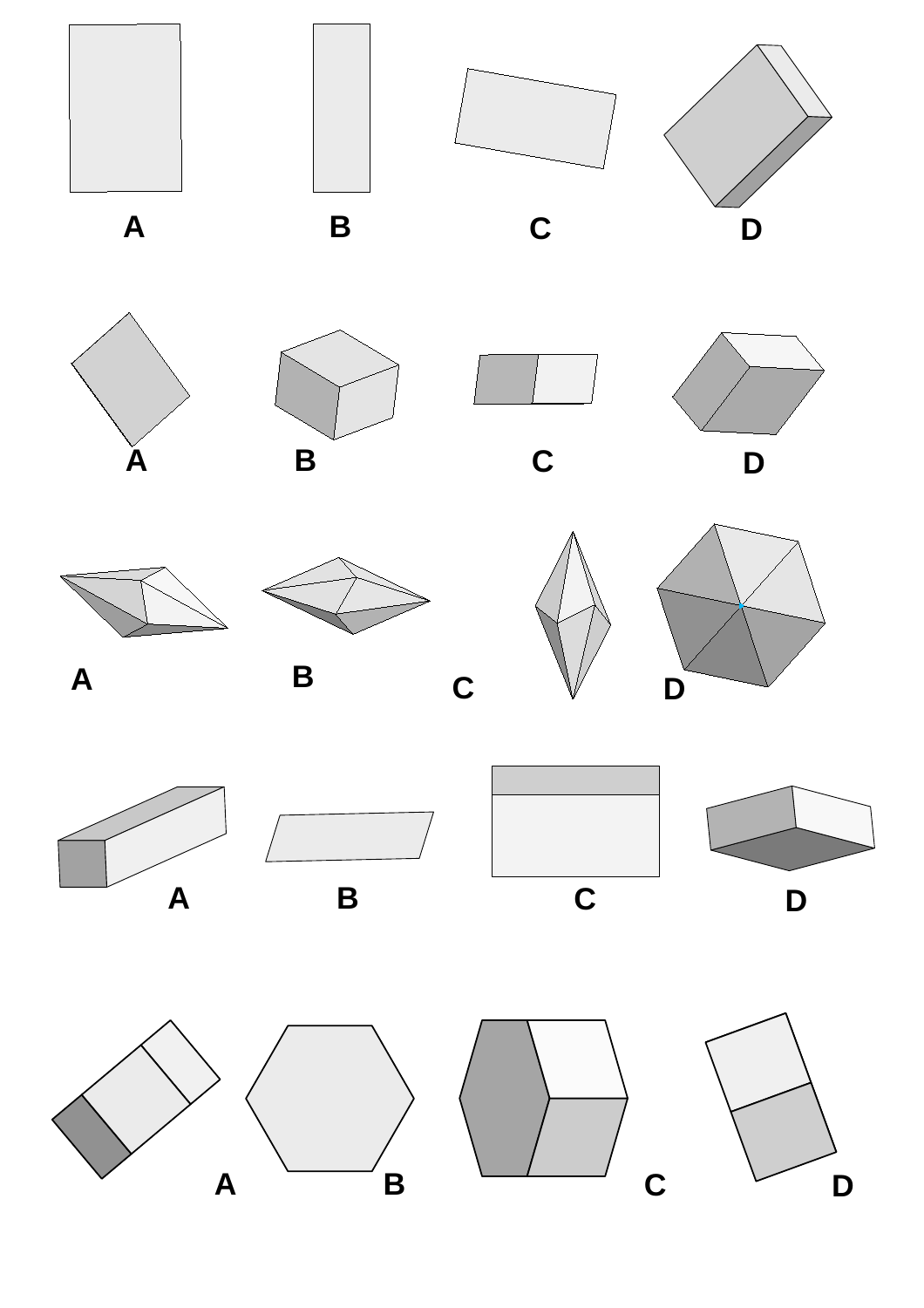

<sup>©</sup> Fortran Friends 2003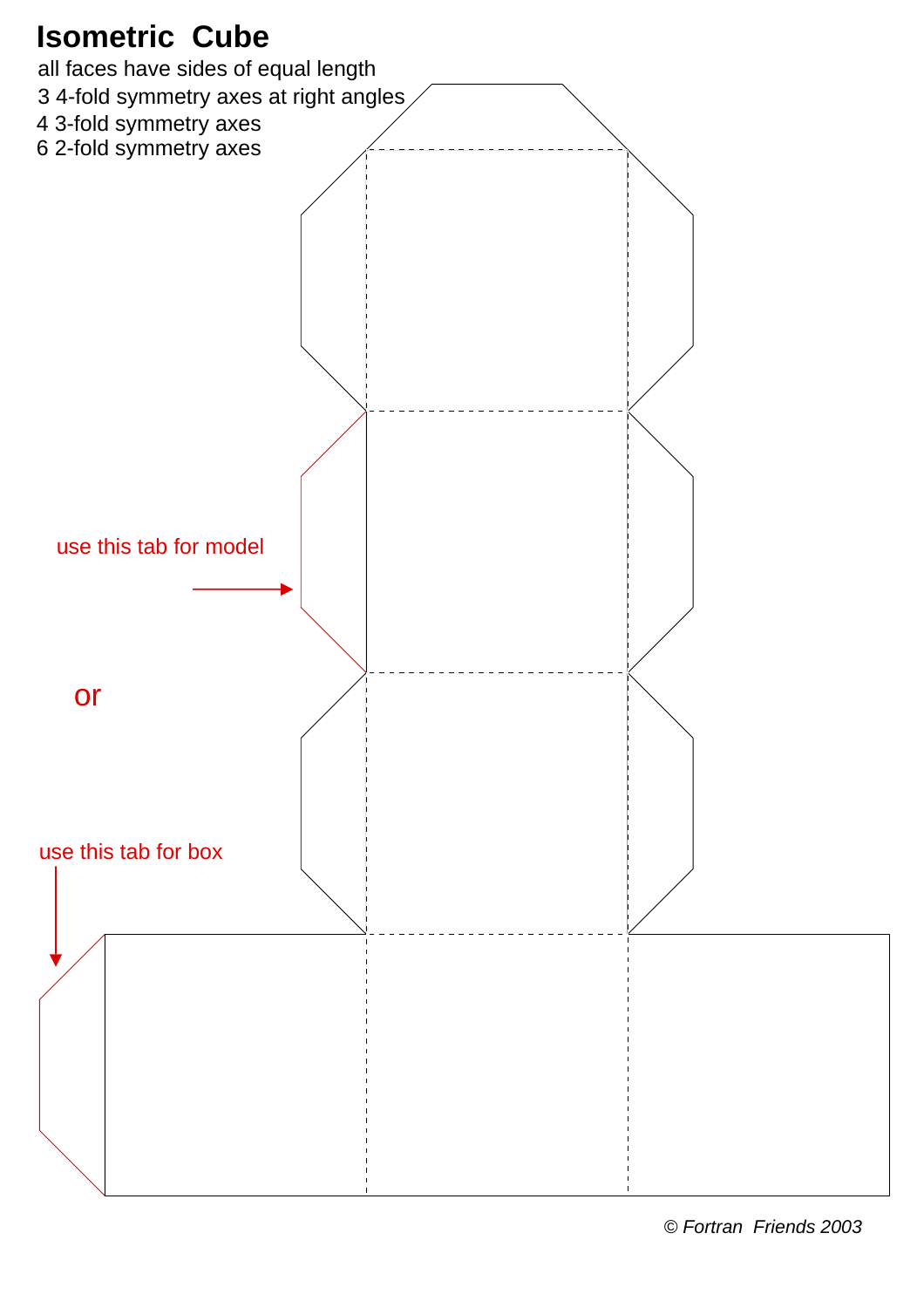## **Tetragonal**

two faces are squares; the others are identical rectangles

- 1 4-fold symmetry axis through the square faces
- 4 2-fold symmetry axes at right angles to it

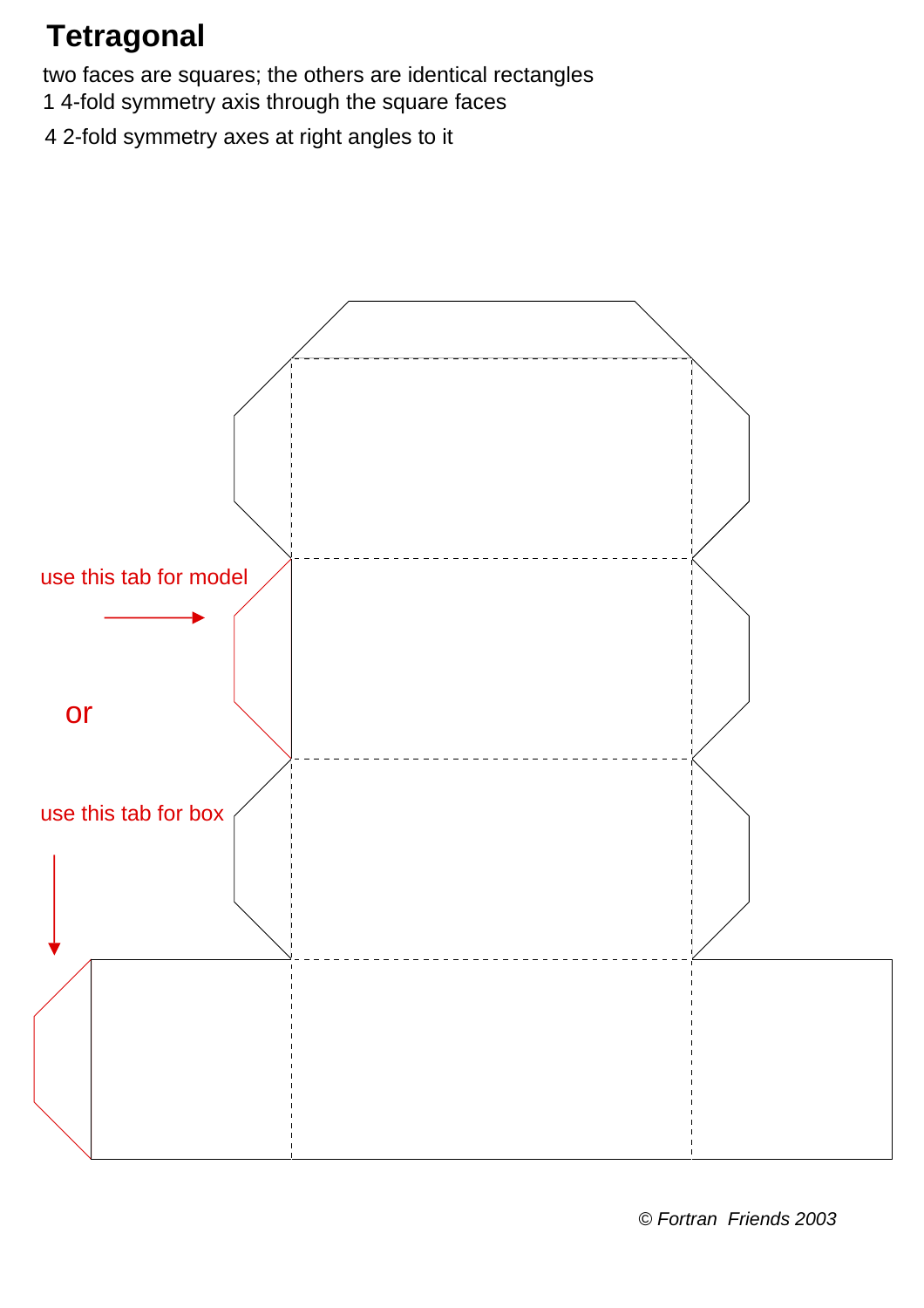### **Orthorhombic**

the sides of the faces are different lengths

3 2-fold symmetry axes at right angles

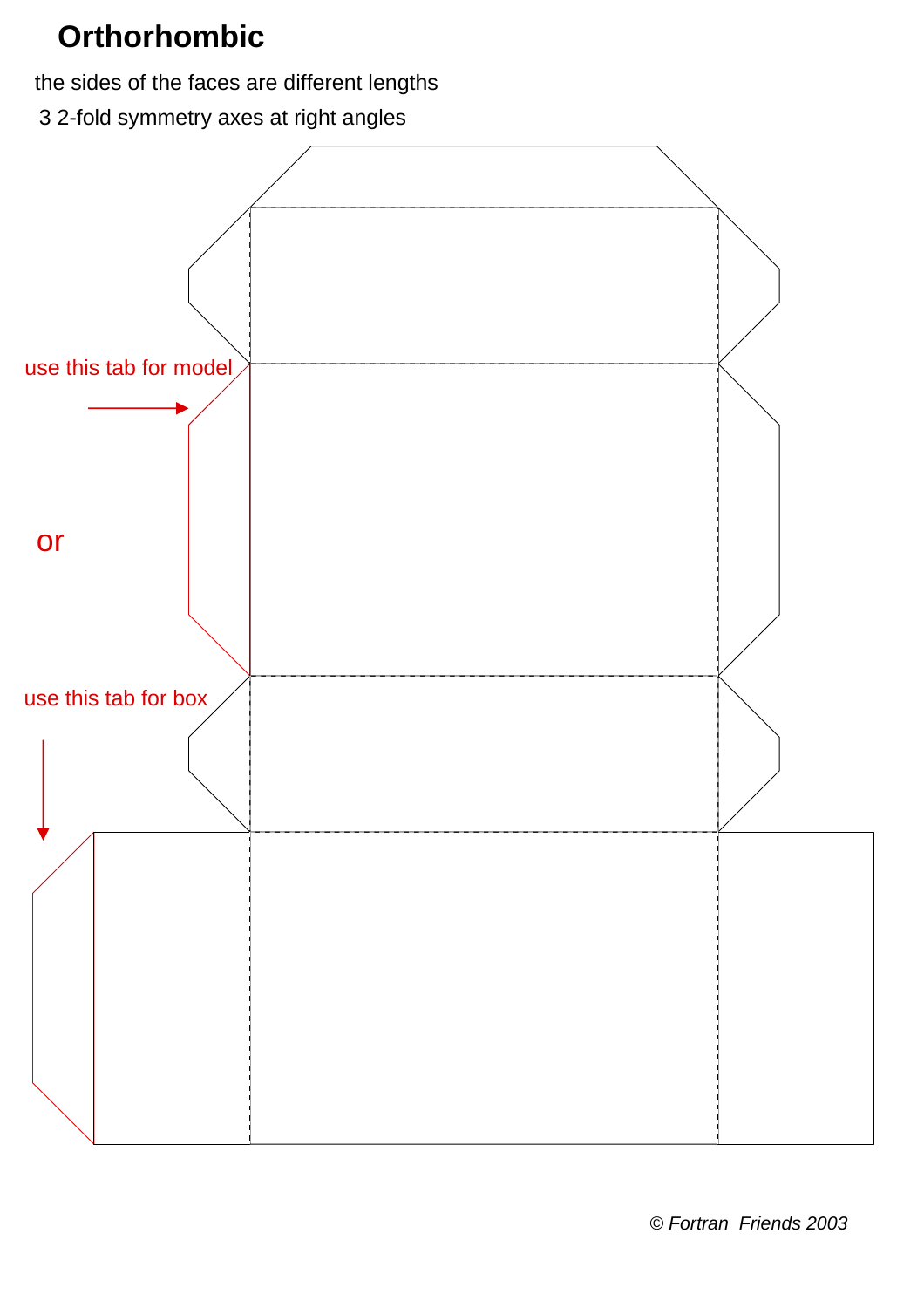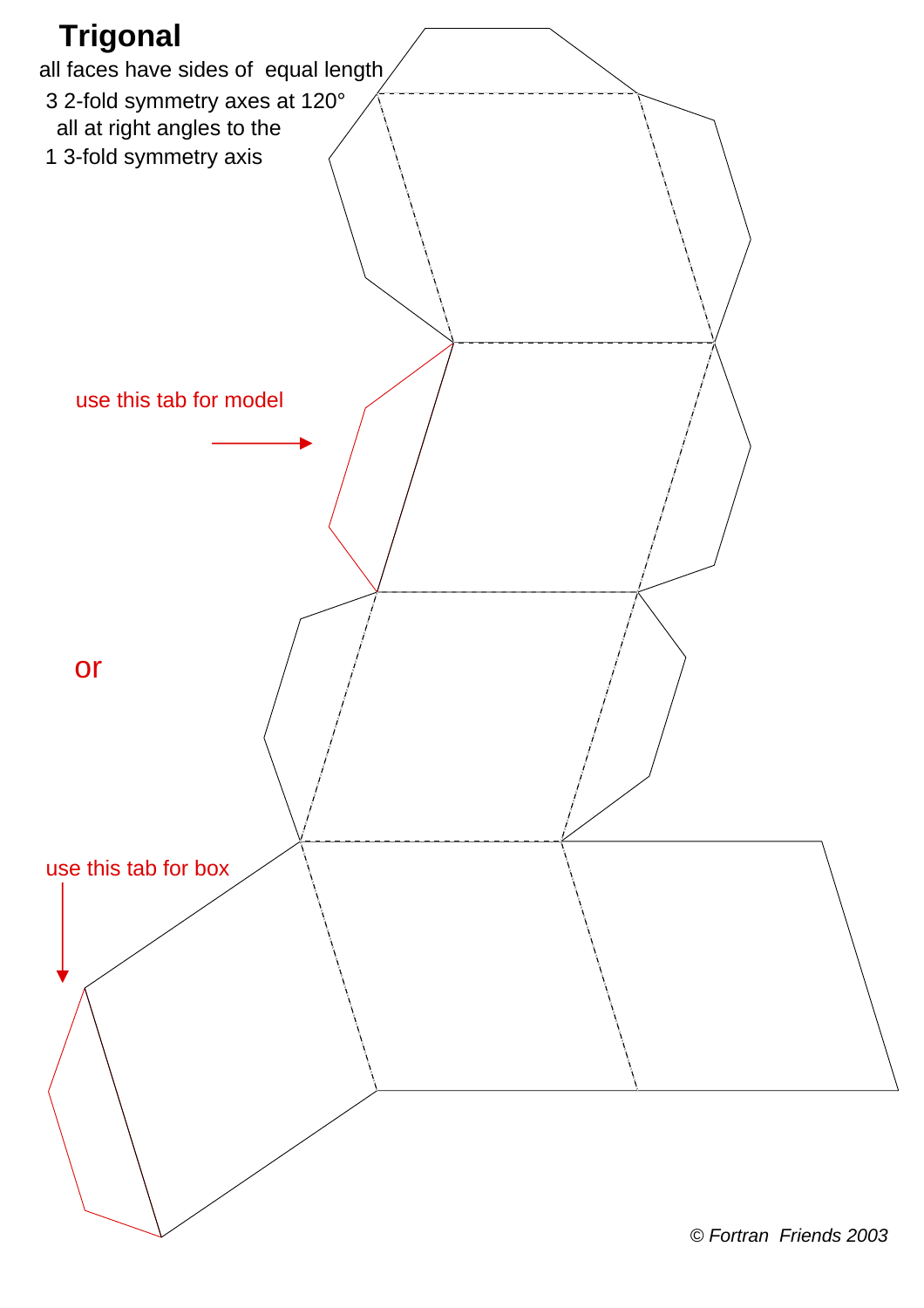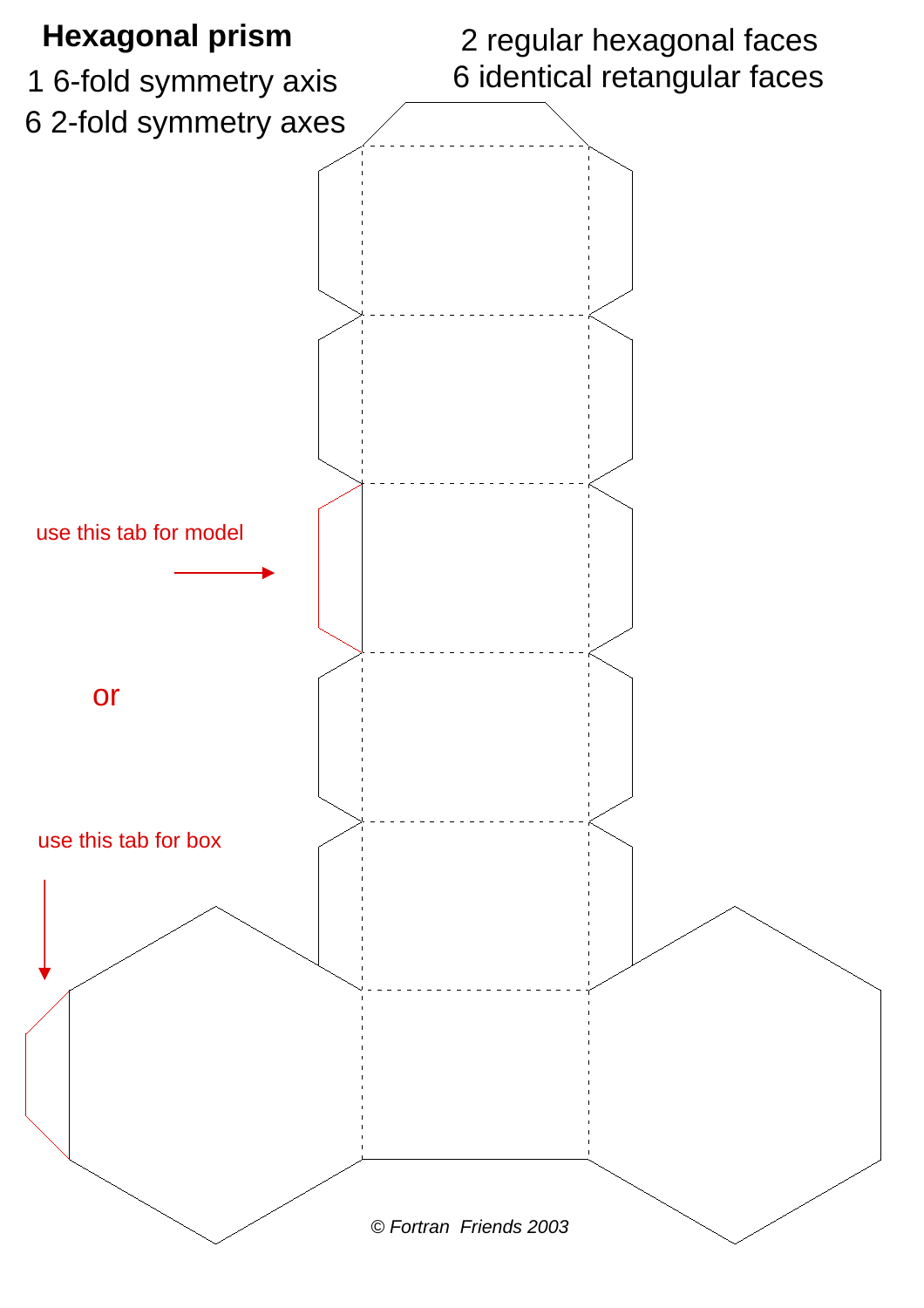## **Monoclinic**

all faces have sides of different lengths

4 are rectangles

2 are parallelograms with the

1 2-fold symmetry axis



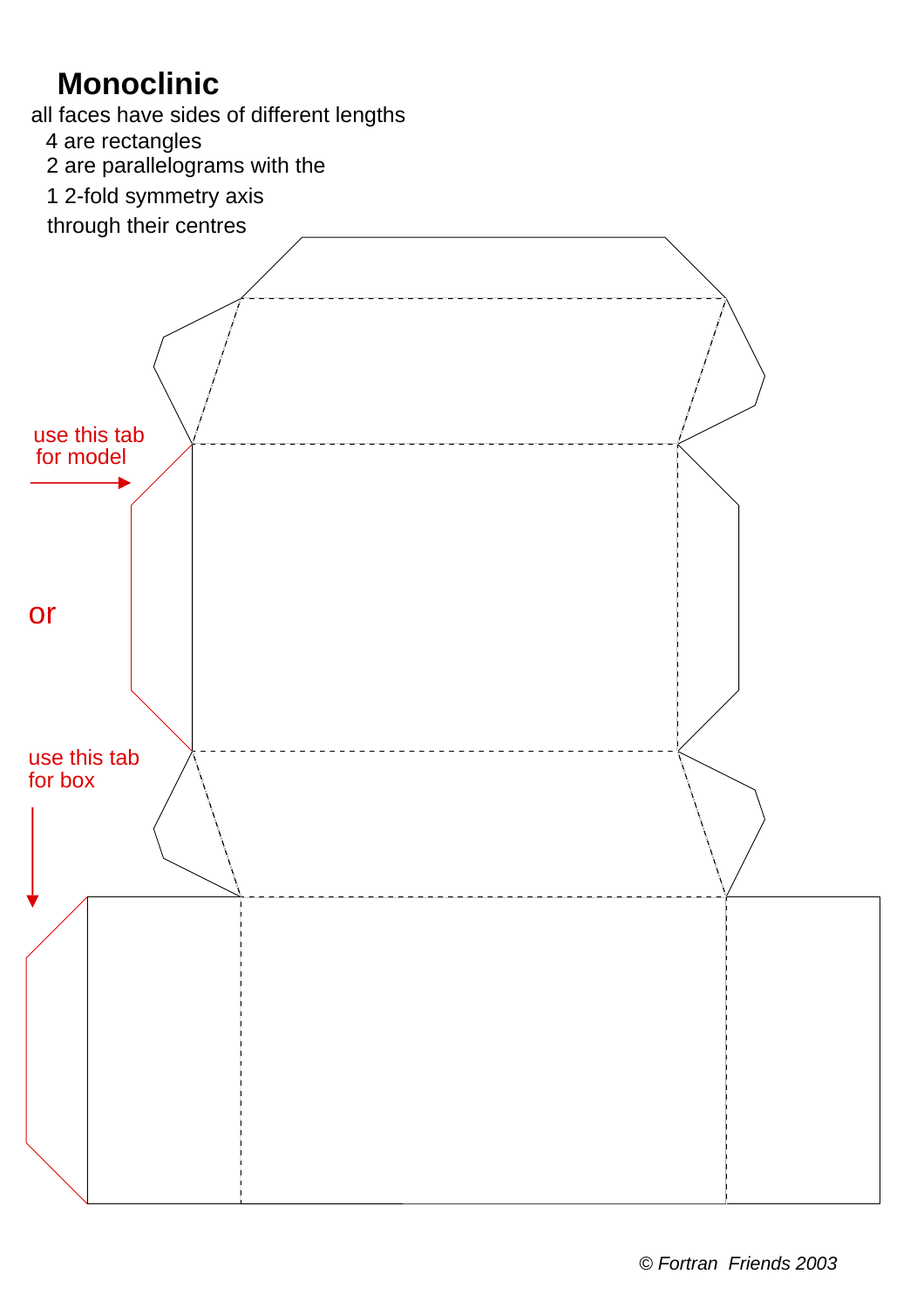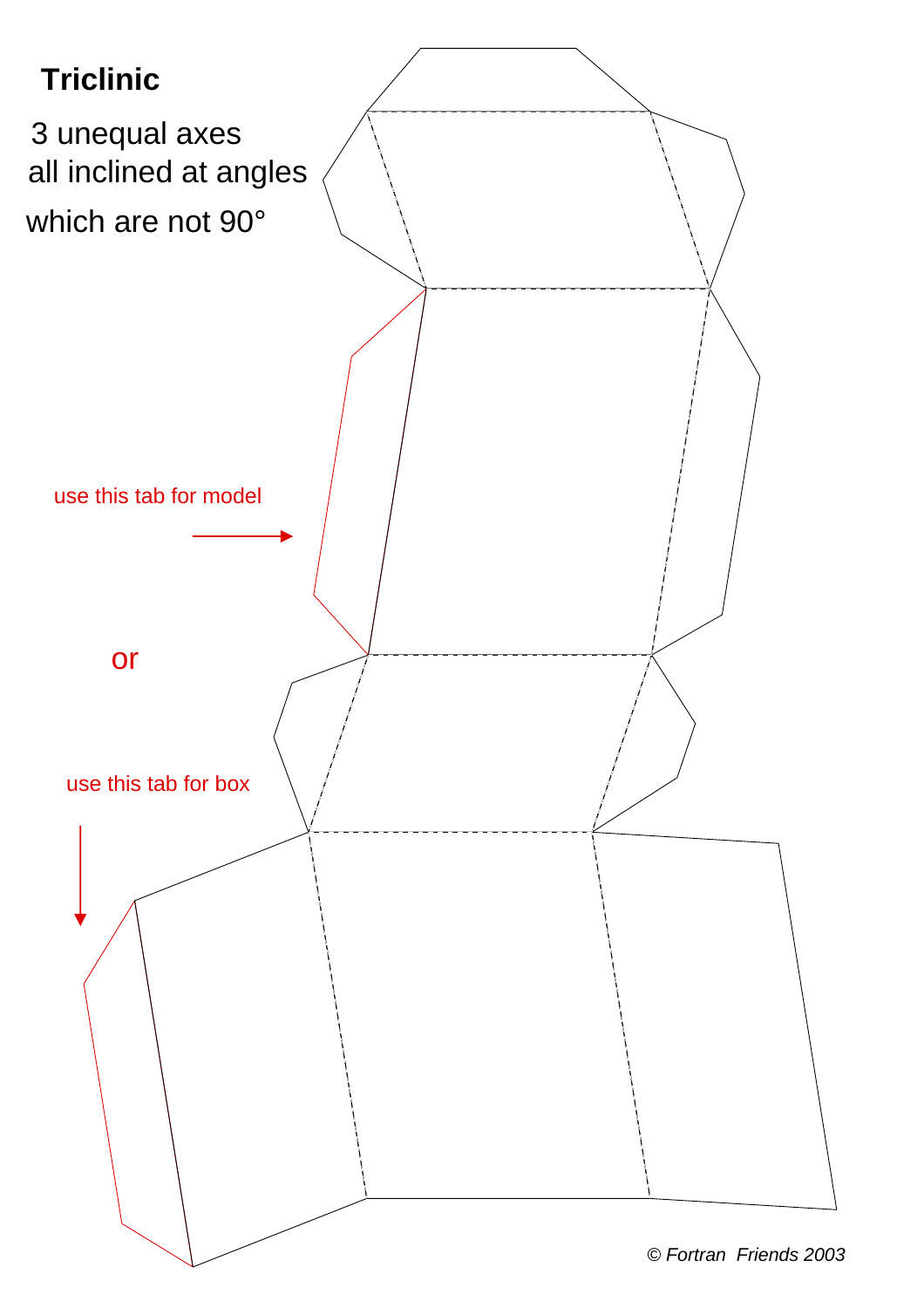